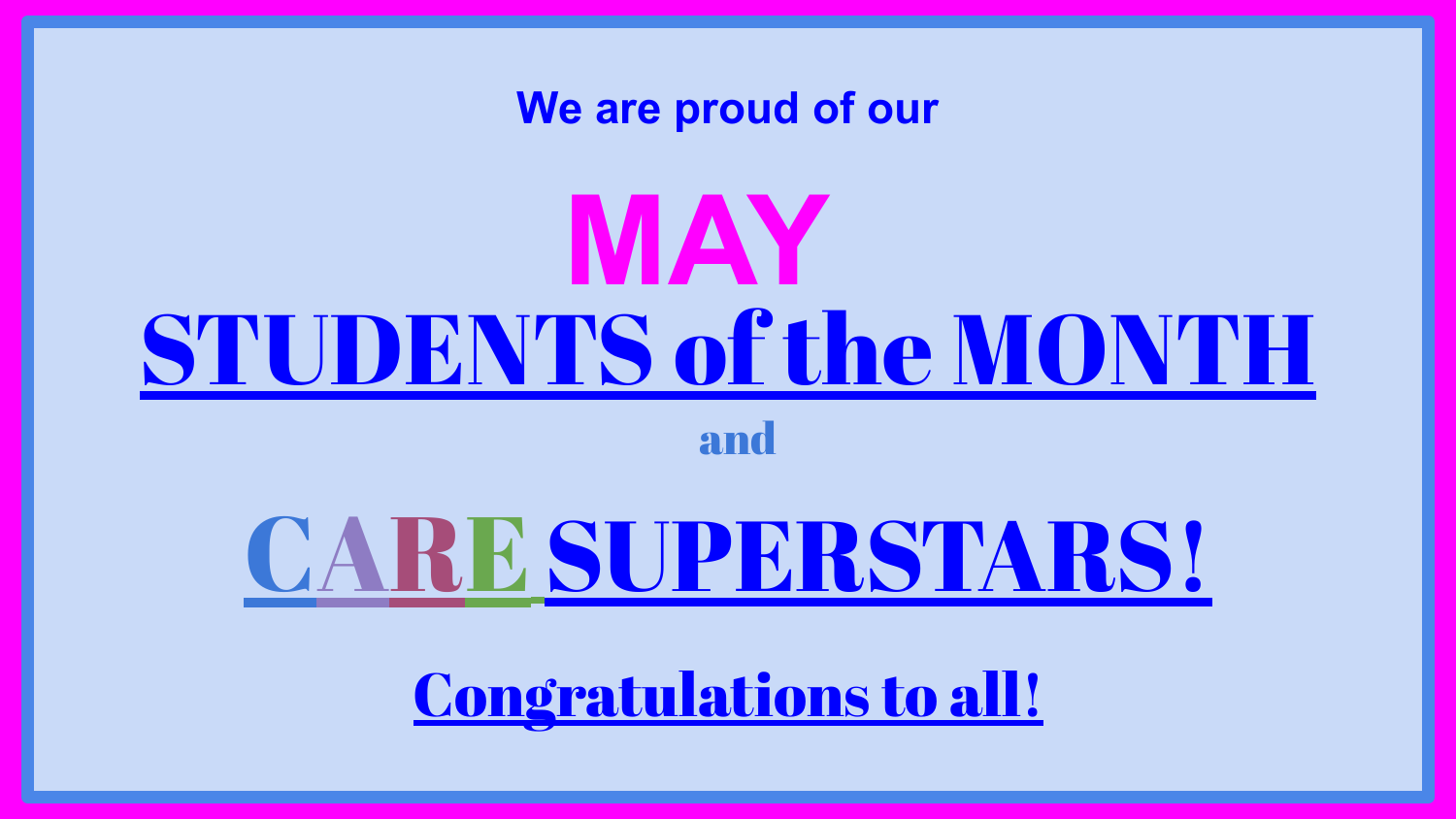## MAY Students of the Month



 **Recognized for Exemplary Academic Growth**

 **Achievement**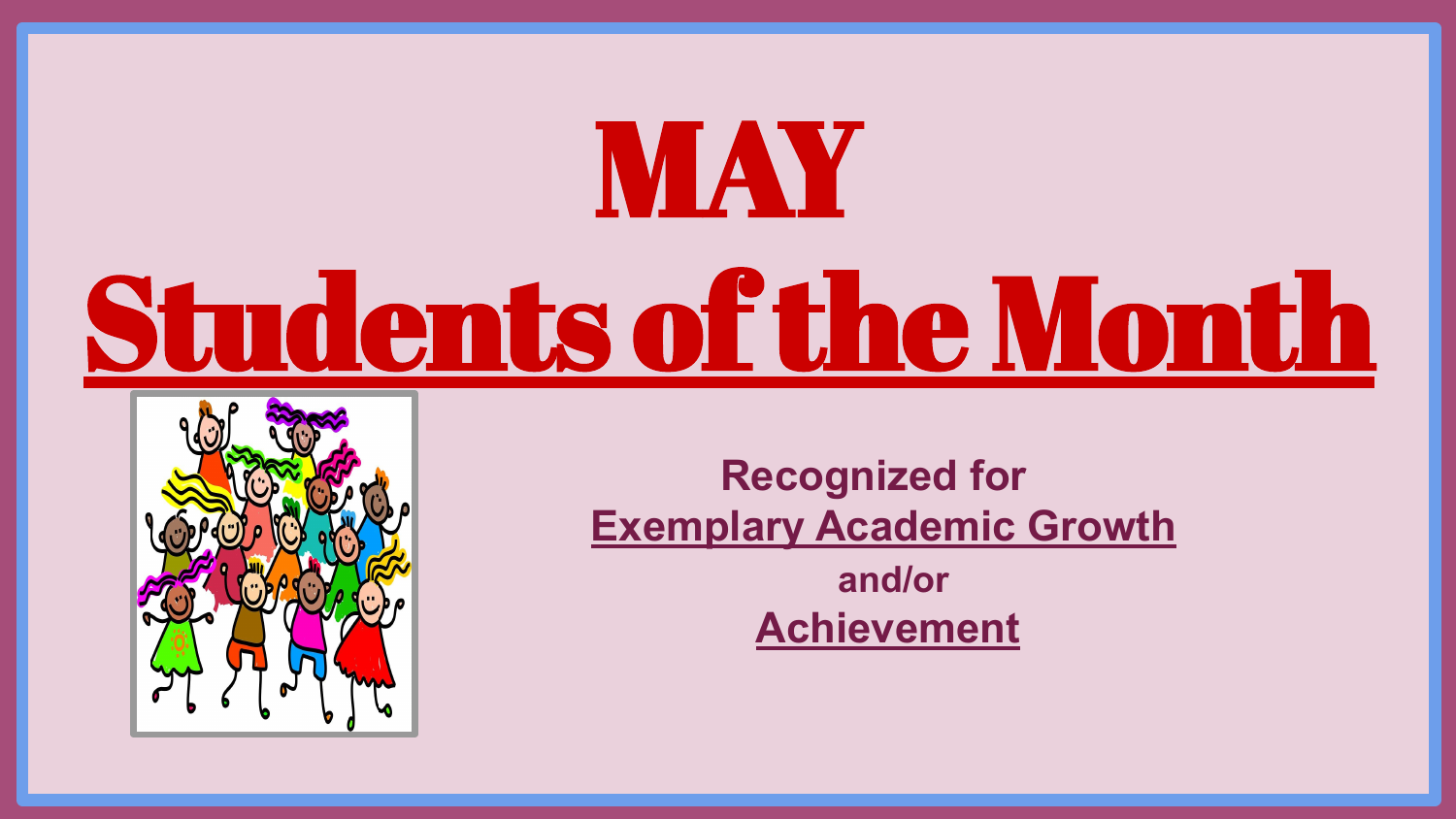

### SUPERSTARS of MAY

#### RECOGNIZED for being RESPECTFUL and RESPONSIBLE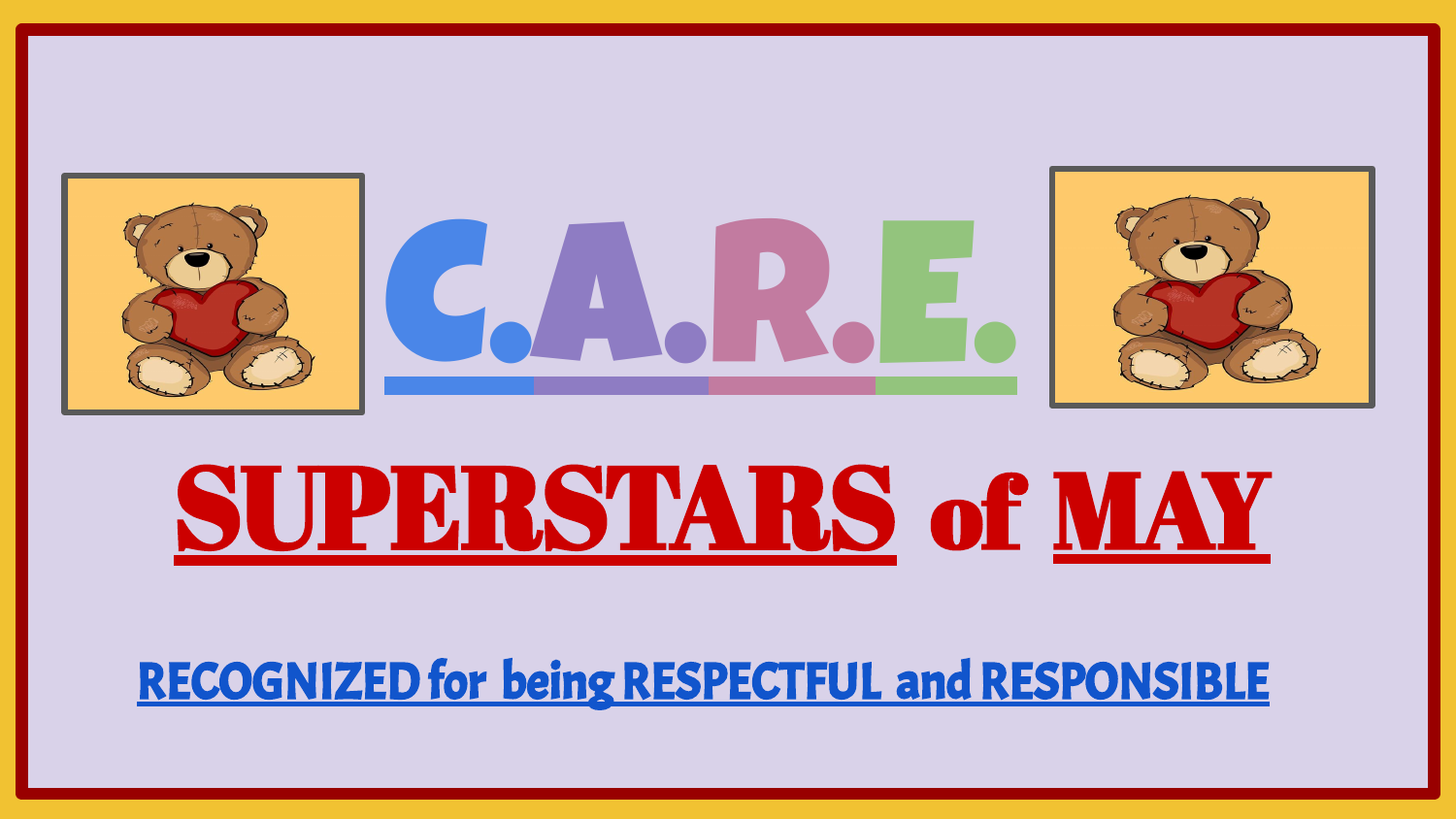| <b>PRE-K &amp; 3-K</b> |  |
|------------------------|--|
|                        |  |

**Class Pre K-1, Ms. Toledano Dhalia Roopnarain, Student of the Month Isaac Alexander, CARE Superstar**

**Class Pre K-2, Ms. Parente Ethan Ponce. Student of the Month Dave Adjoba, CARE Superstar**

**Class Pre K-3, Ms. Eisen Afiyah Haniff, Student of the Month Elisabeth Persaud, CARE Superstar**

**Class Pre K-4, Ms. DeStefano Mamoon Alam, Student of the Month Ahad Bhuiyan, CARE Superstar**

**Class 3K, Ms. Thomas Luna Quinones, Student of the Month Jayden Flores, CARE Superstar**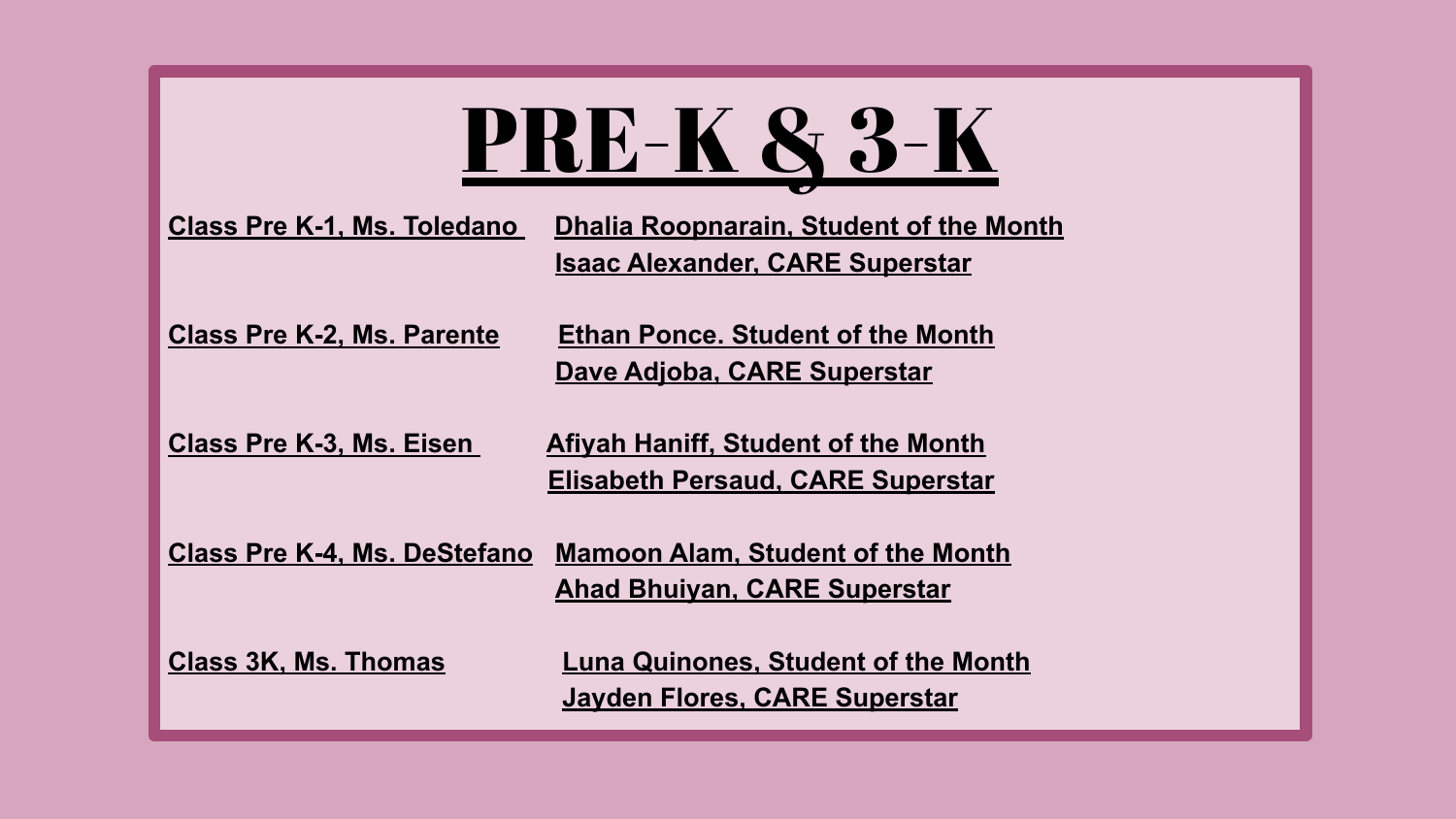#### KINDERGARTEN

**Class K-231, Ms. Selling Fatehdeep Singh, Student of the Month Ishmeet Kaur, CARE Superstar**

**Class K-233, Ms. Drago Stephanie Maystry, Student of the Month Julian Gravesande, CARE Superstar**

**Class K-237, Ms. Benkovic Rosa Delgado, Student of the Month Bhishane Bheir, CARE Superstar**

**Class K-234, Ms. Span & Kundan**

 **Mariam Rahman, Student of the Month Mohammad Abid, CARE Superstar**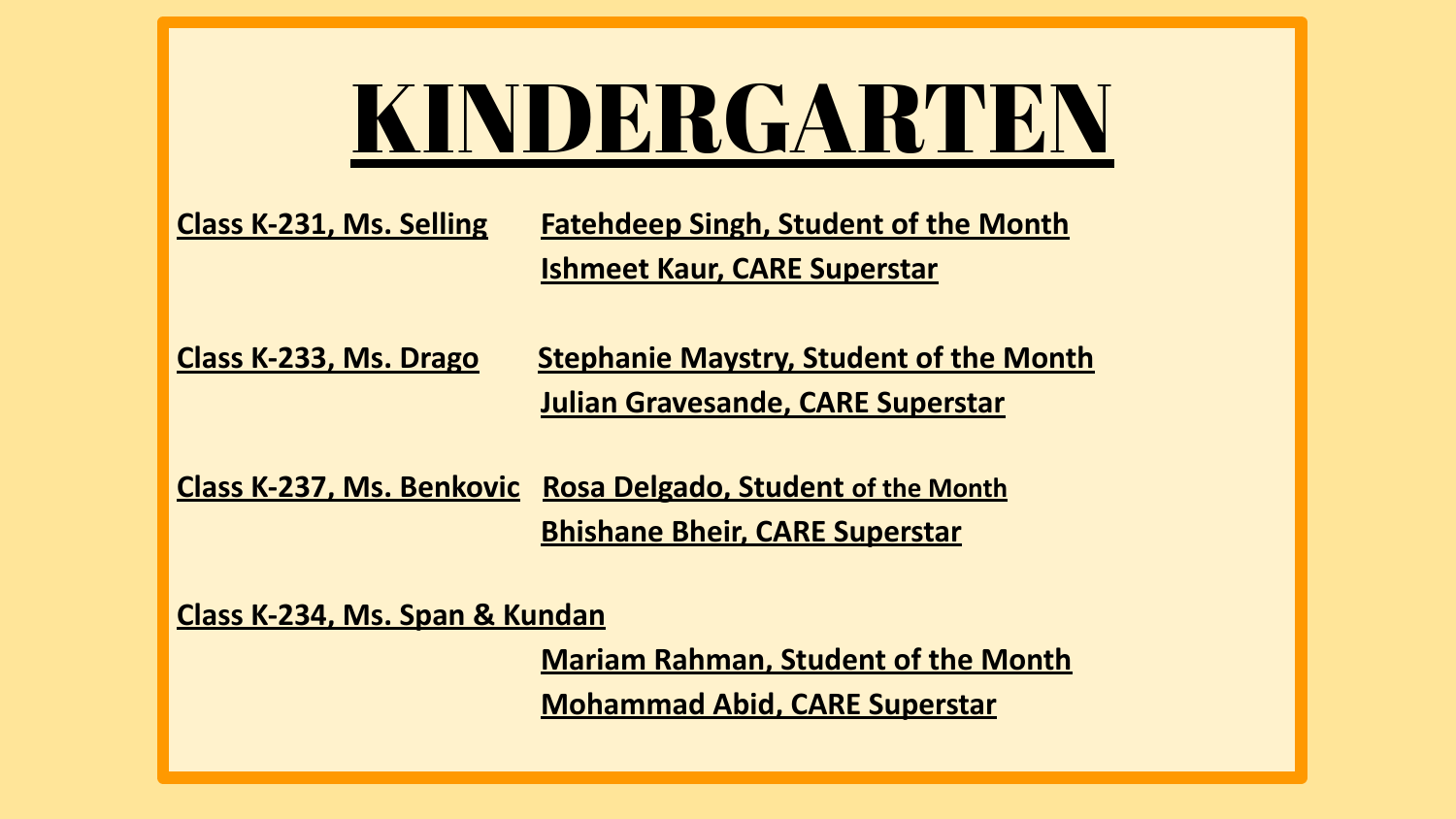#### FIRST GRADE

| Class 1-331, Ms. Rivera | Ayaansh Kamboj, Student of the Month  |
|-------------------------|---------------------------------------|
|                         | <b>Nathan Persaud, CARE Superstar</b> |

**Class 1-333, Ms. Yaccarino Khadijah Mohammed, Student of the Month**

 **Barirah Abid, CARE Superstar**

**Class 1-334, Ms. Barbara Harold Ramsingh, Student of the Month Katrina Singh, CARE Superstar**

**Class 1-344, Ms. Woods & Ms. Coppola** 

 **Karna Datta, Student of the Month**

 **Joseph Gomez, CARE Superstar**

**Class 1-244, Ms. Smyle Aaron Naula , Student of the Month**

 **Mohammed Mballo, CARE Superstar**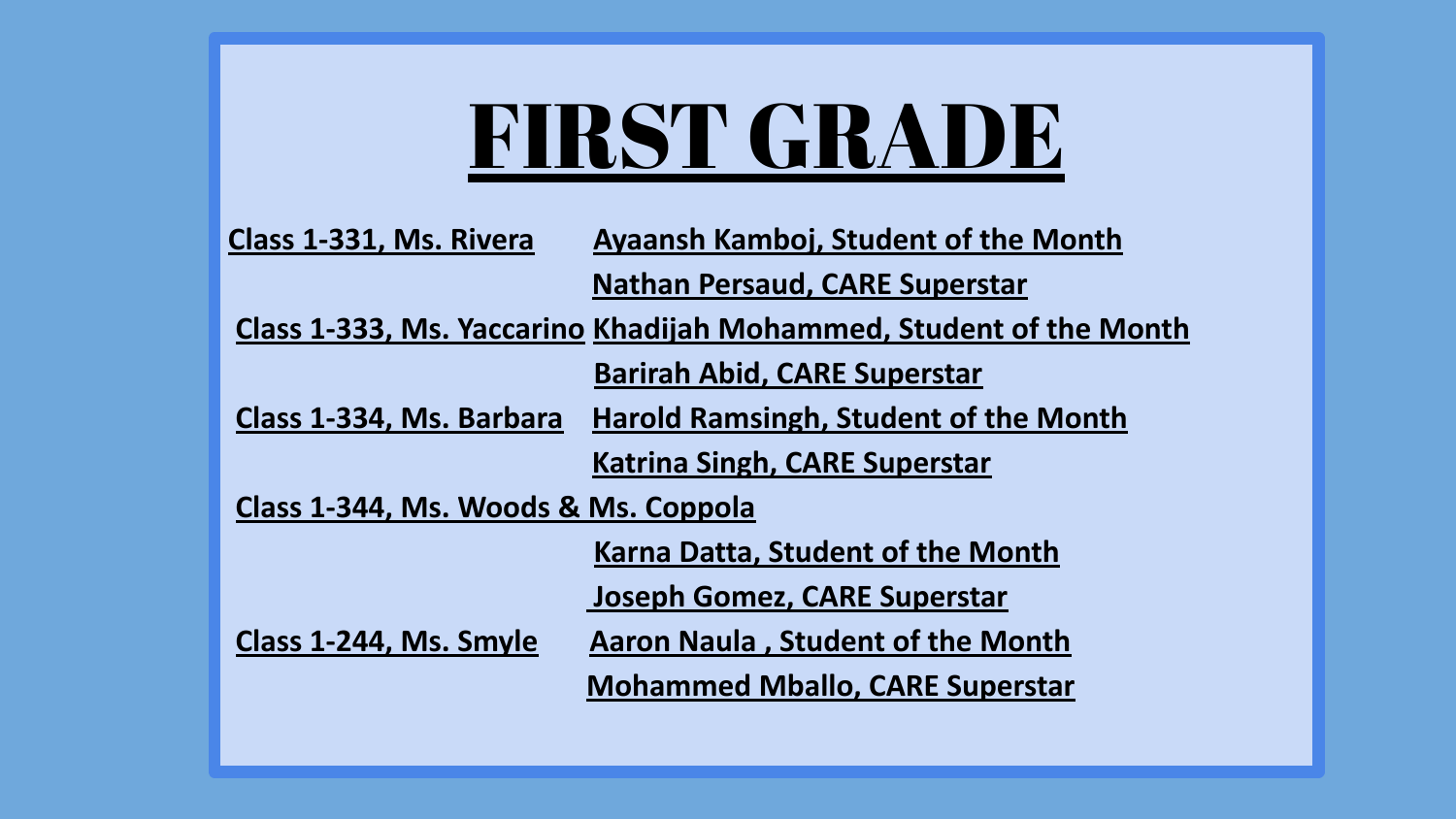# SECOND GRADE

**Class 2-211, Ms. Ortiz Alexander Valerio, Student of the Month Ariel Singh, CARE Superstar**

**Class 2-217, Ms. Clayton Arshad Haq, Student of the Month Lionel Gonzales, CARE Superstar**

**Class 2-208, Ms. Graham Jimena Paredes, Student of the Month Haley Ramdihall, CARE Superstar**

**Class 2-209, Ms. Steiner & Ms. Rogers** 

 **Anielle Duran, Student of the Month**

**Allison Ramsammy, CARE Superstar**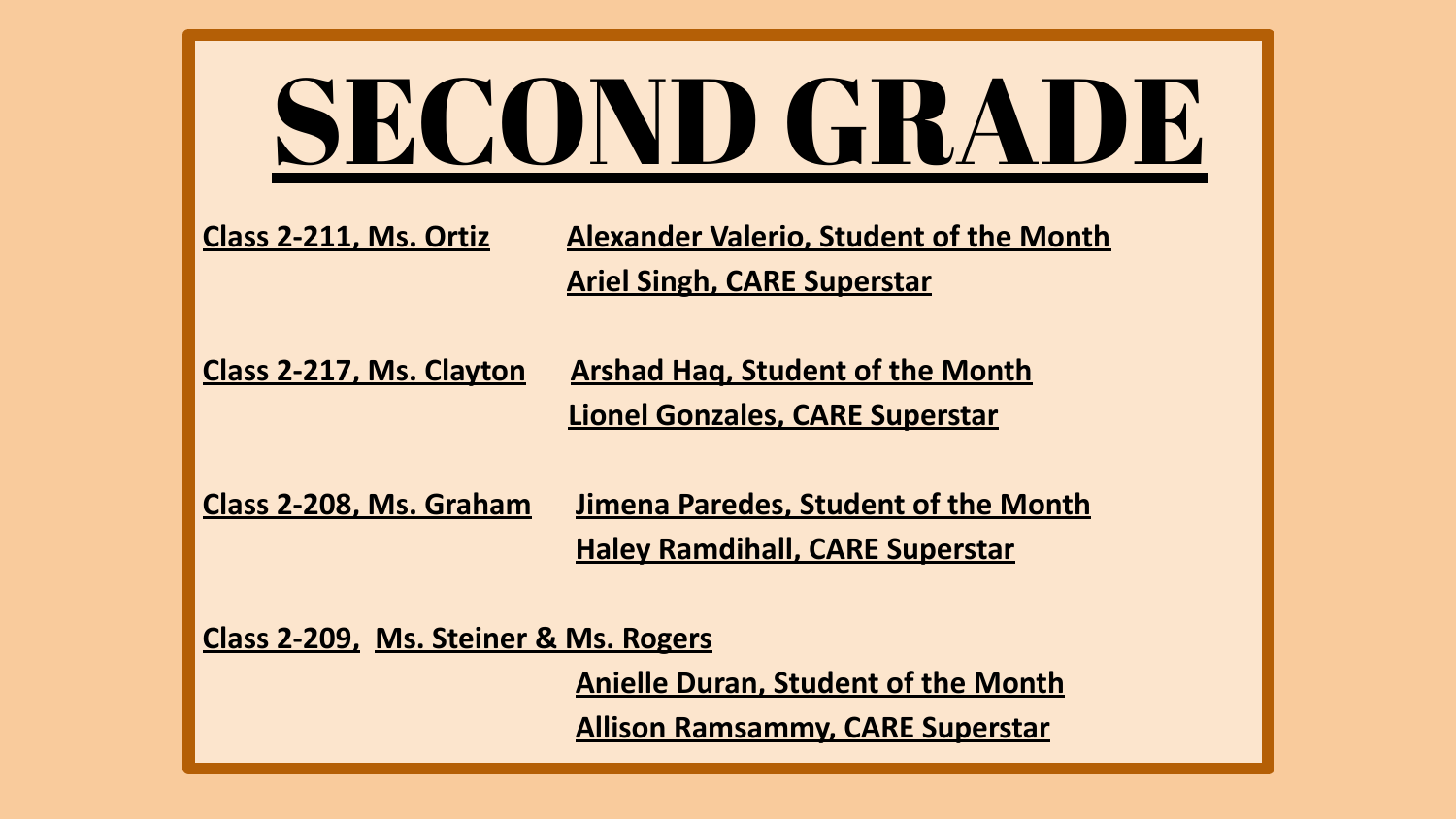### THIRD GRADE

| Class 3-320, Ms. Militello          | <b>Mariska Persaud, Student of the Month</b>      |
|-------------------------------------|---------------------------------------------------|
|                                     | Vayden Kayharee, CARE Superstar                   |
| Class 3-319, Ms. Ianniello          | <b>Sylvana Dataram, Student of the Month</b>      |
|                                     | Abdullah Raza, CARE Superstar                     |
| Class 3-309, Ms. Fiallo             | <b>Charissa Mangroo, Student of the Month</b>     |
|                                     | Varaa Pooran, CARE Superstar                      |
| Class 3-308, Ms. Nobile             | Jean-Pierre Kidney, Student of the Month          |
|                                     | Eric Cuji, CARE Superstar                         |
| Class 3-307, Ms. Barr & Ms. Strauss |                                                   |
|                                     | <b>Benjamin Ali, Student of the Month</b>         |
|                                     | Deepa Arjun, CARE Superstar                       |
| Class 3-306, Ms. Barresi            | <b>Arianna Kryshundayal, Student of the Month</b> |
|                                     | <b>Aurum Mandalay, CARE Superstar</b>             |
|                                     |                                                   |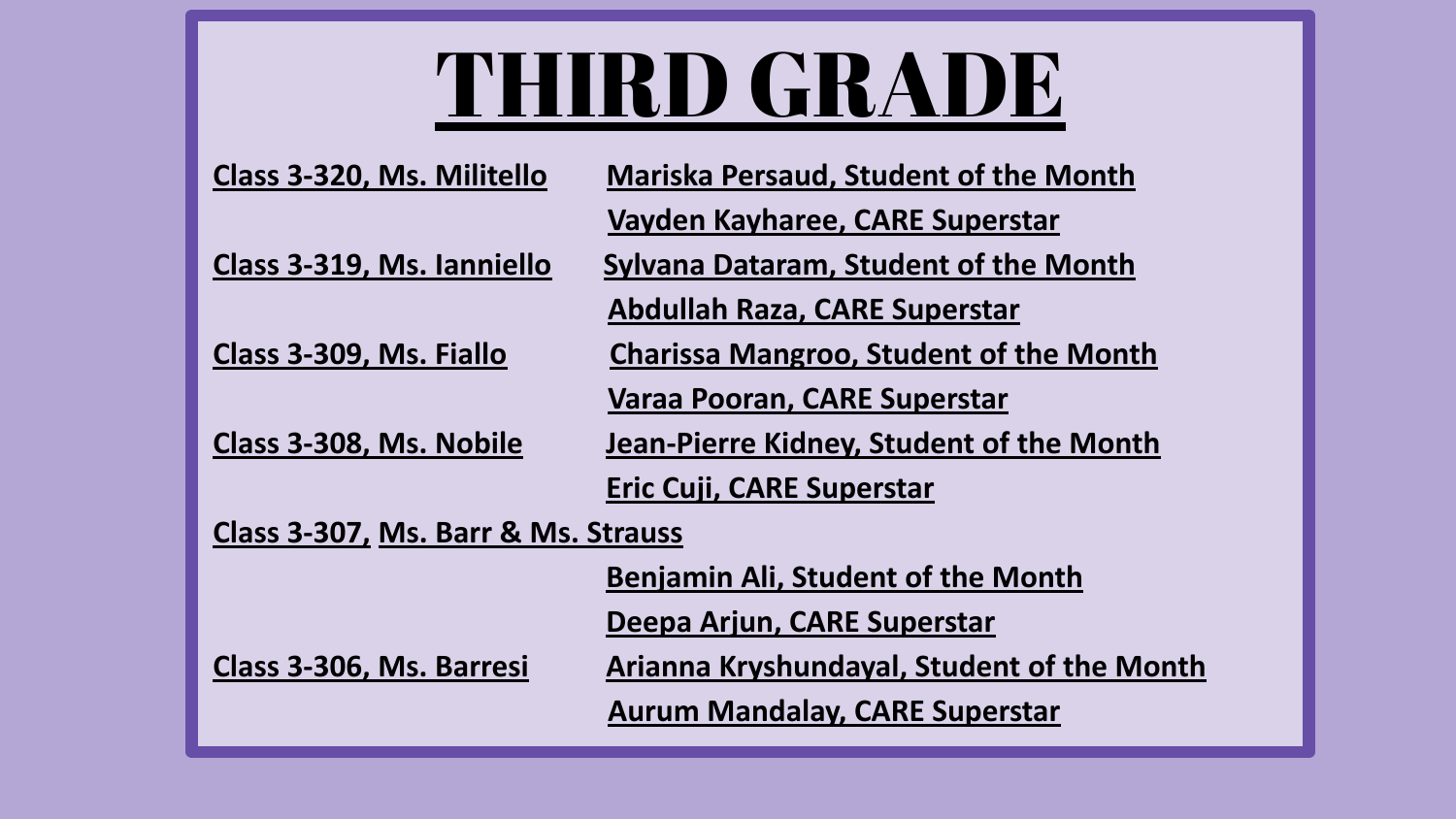#### FOURTH GRADE

| Class 4-407, Ms. Berryann         | Narin Chand, Student of the Month              |
|-----------------------------------|------------------------------------------------|
|                                   | <b>Vastie Singh, CARE Superstar</b>            |
| Class 4-408, Ms. McKeever         | Daren Singh, Student of the Month              |
|                                   | Lyna Souissi, CARE Superstar                   |
| Class 4-305, Ms. Scire            | <b>Emma Budhu, Student of the Month</b>        |
|                                   | <b>Mahima Ramdat, CARE Superstar</b>           |
| Class 4-406, Ms. Teehan           | <b>Isabella Balgobin, Student of the Month</b> |
|                                   | <b>Betsy Ponce, CARE Superstar</b>             |
| Class 4-405, Ms. Narby & Ms. Wamp |                                                |
|                                   | Kiran Motilall, Student of the Month           |
|                                   | <b>Athyma Subryan, CARE Superstar</b>          |